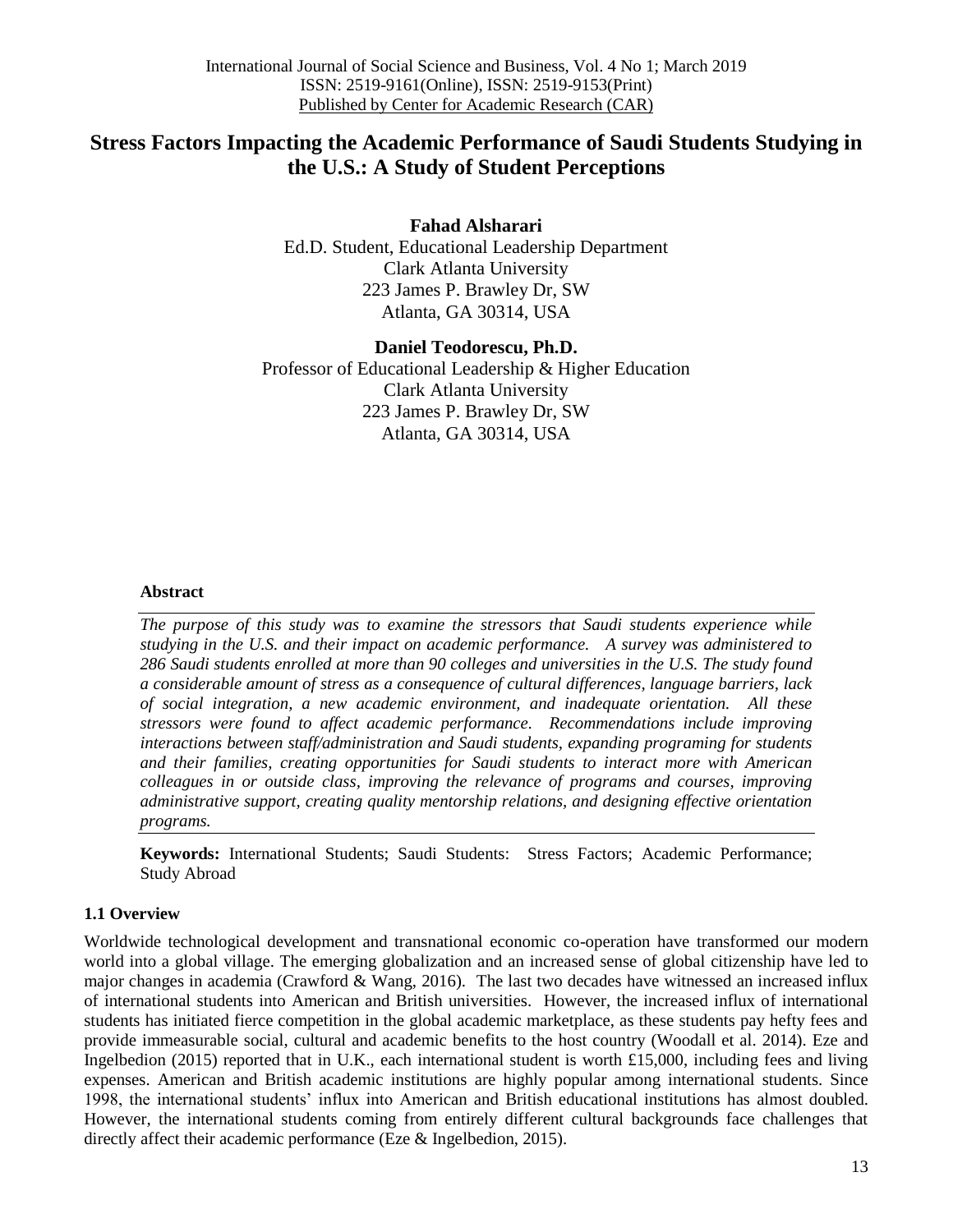This study aimed to explore the issues faced by the Saudi students in American universities, analyze how these challenges affect their academic performance, and suggest strategies to resolve the identified concerns.

## **1.2 Problem Statement**

Although the growing enrollment of international students offers large benefits to the host country and the host educational institution, the cultural shift, value conflict and major changes in the learning environment yield multiple challenges for international students (Orth, 2015). These wide-ranging factors affect the international students' academic performance, and in some cases, impact their self-confidence and perceptions towards the host country' academic environment. These challenges are more intense when a student comes from an entirely different culture (Robinson-Pant, 2009). The number of Saudi students studying American universities has increased considerably in recent years, reaching 53,000 in 2016-17 (IEE, 2017). Saudi Arabia ranks fourth in terms of student enrollments in the U.S. (after China, India, and South Korea). The international Saudi students regard the active communication with local American students crucial for understanding their culture and academic environment. Therefore, it is important for American universities to offer the best experience to international students in order to preserve their competitive advantage on the international stage. However, this effort requires an in-depth understanding of the multi-faceted factors that influence the international Saudi students' academic performance (Alhazmi & Nyland, 2013).

The economic dependency of the U.S. universities on international students emphasize the need to address the challenges that Saudi students face. It is very important to understand the factors affecting the academic performance of Saudi students, since these students come from an entirely different cultural and academic background, and many enroll into undergraduate courses without benefitting from transition training (Orth, 2015). Although previous studies have explored the influences of different factors on Saudi students' academic performance (Abukhattala, 2013), more research is required to guide the American educational institutions and policymakers on how they can address the concerns related to academic performance and help international students accomplish their academic objectives at American universities. Many research studies suggest that international students are outperformed by local students due language barriers and cultural differences (Bailey, 2006). Some researchers argue that Saudi students face alienation and discrimination in western universities (Ghaffari, 2009). Many students fail to complete their studies due to language and cultural concerns (Williams & Johnson, 2011). It is evident from these studies that the language barriers along with economic and cultural issues affect the self-confidence of international Saudi students, and consequently influence their academic performance.

## **1.3 Research Purpose**

The increased influx of international students in American universities, the growing economic dependency of higher education institutions on tuition and fees paid by international students, the fierce competition for international students, and the challenges faced by the Saudi students due to vast differences in academic and cultural backgrounds motivated the authors to explore the issues confronted by Saudi international students in American colleges and universities. The purpose of this study was to offer findings that can assist administrators and faculty at American universities in improving the study abroad experience of Saudi students.

## **1.4 Research Questions**

This study sought to answer four research questions:

1) To what extent does stress caused by cultural differences impact the Saudi students' academic performance at American universities?

2) To what extent does stress caused by lack of social integration impact the Saudi students' academic performance at American universities?

3) To what extent does stress caused by a new academic environment impact the Saudi students' academic performance at American universities?

4) To what extent does stress caused by an inadequate orientation impact the Saudi students' academic performance at American universities?

# **1.5 Significance**

The current study can assist the American educational institutions understand which factors affect the academic performance of international students. It can also help the international students coming from entirely different backgrounds achieve their academic objectives.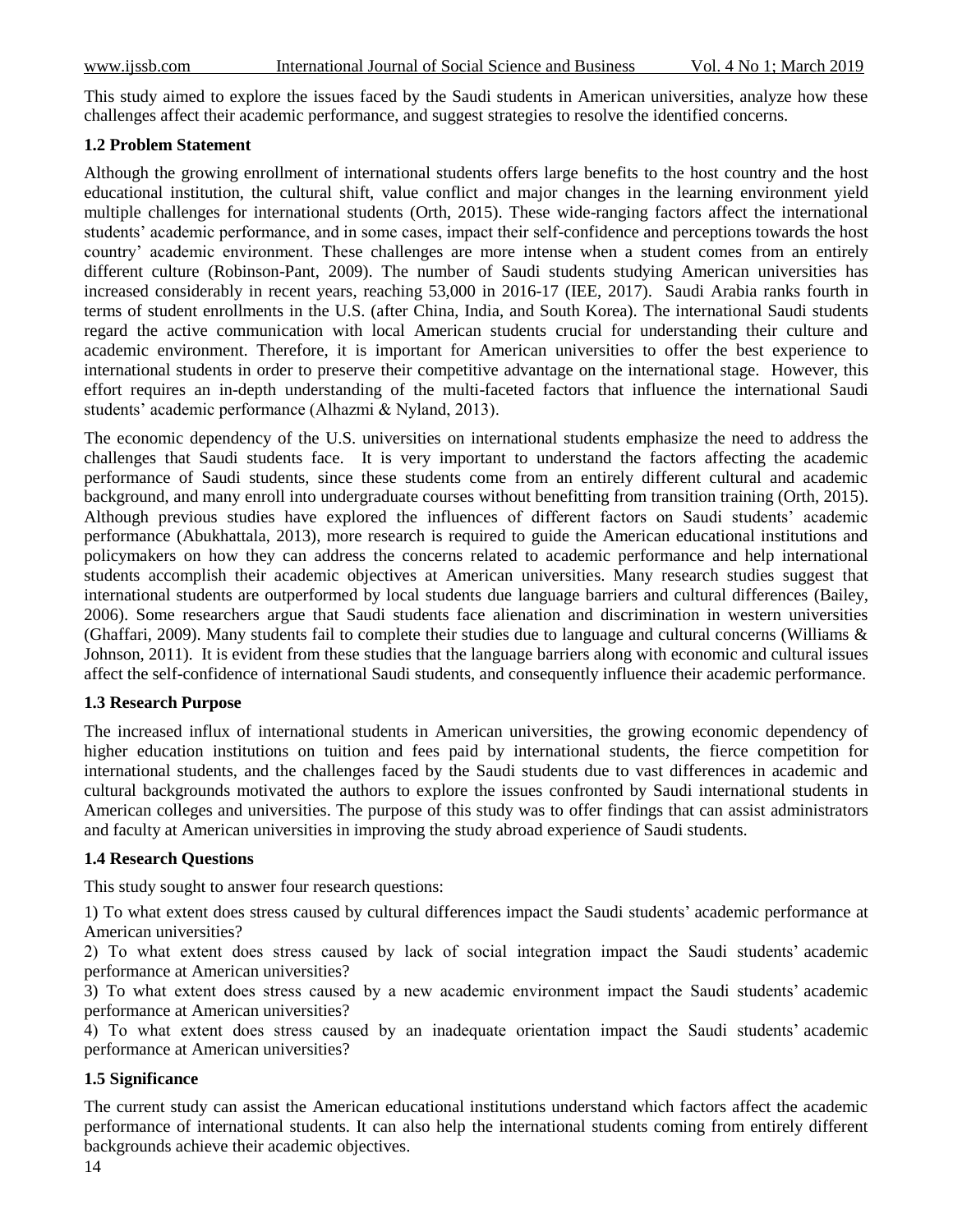Additionally, it is hoped that the empirical results will offer important insights to the American policymakers regarding Saudi students' study abroad experience by identifying factors affecting their academic performance. This study can also be a valuable source for the Saudi Government and the Ministry of Education and can also help Saudi students become more comfortable with American universities and improve their academic performance while studying abroad.

#### **2. Literature Review**

The review of theoretical and empirical literature has revealed various challenges that international students typically face when they enter an entirely different cultural and academic environment. For example, Tran (2011) noted that international students from Asian countries often face discrimination based on racial and ethnic grounds, which consequently affects their motivation to perform the classroom. Houshmand et al. (2014) argued that racial discrimination has a direct influence on the international students' academic performance in Canadian universities. Mak et al. (2014) stated that international students face difficulty in understanding the foreign language accent, which consequently affects their discussions in the classroom.

Contending on the same note, Rienties et al. (2013) stated that unfamiliarity with the local cultural norms, values and learning environment makes the adjustment process difficult for international students. Lin and Scherz (2014) characterized the differences in the academic environments (home country compared to host country) result in unfamiliarity with the assessment procedures, pedagogical and andragogic practices and student-centered classroom environment. Yakunina et al. (2013) concluded that the orientation before and after arrival can significantly lessen the impact of cultural differences, however, Rienties et al. (2013) argued that the orientation is not effective strategy, until the student demonstrates the willingness to have an informal and open communication with the native students.

#### **2.1. Impact on the Academic Performance**

Various studies have discussed the challenges that international students face when they enter a different cultural and/or academic environment (Lee, 2007; Al-Murshidi, 2014; Tan & Winkelman, 2014). However, limited empirical evidence is available to confirm the impact of those factors on the academic performance of students. Lee (2007) explored the influence of informal conversation of Saudi students with American counterparts and self-confidence on their academic performance. The results confirmed that open and friendly conversations with Americans lessen fear and anxiety, and consequently improve academic performance.

Al-Murshidi (2014) agreed and observed that oral communication and expression significantly influence the academic performance of non-native students. When students feel comfortable in the class, they actively participate in class discussions, resulting into improved grades. In a study of 100 international students studying in Australian universities, Tan and Winkelman (2014) empirically confirmed the impact of stress, personality traits and coping style on the academic performance of international students.

# **2.2. Cultural Differences**

Li et al. (2010) analyzed the impact of cultural shocks and cultural differences on the international students' academic performance. Their results revealed that students coming from Asian countries or regions whose culture is entirely different from the U.S.A and U.K. face difficulties due to cultural shock, which directly affects their academic performance. However, this negative influence could be minimized if students place high importance to cross-cultural learning, fulfilling their parents' expectations and healthy communication with the native peers. Rienties and Tempelaar (2013) agreed and concluded that students from Asian and Arab regions face more difficulties than other international students due to the cultural shock they experience. However, the impact of this cultural shock on academic performance varies from one student to another. Overall, the wide cultural differences negatively influence the international students' academic achievement. The empirical results confirmed the significant impact of the Hofstede cultural dimensions (uncertainty avoidance, masculinity and power distance) on social and academic adjustment. The above discussion suggests that when significant cultural differences exist between the home and the host country, a cultural shock influences the international students' ability to accomplish their academic objectives. Based on the above discussion, the underlying study hypothesizes that stress related to experienced cultural differences directly influences the academic performance of Saudi students while studying in American universities.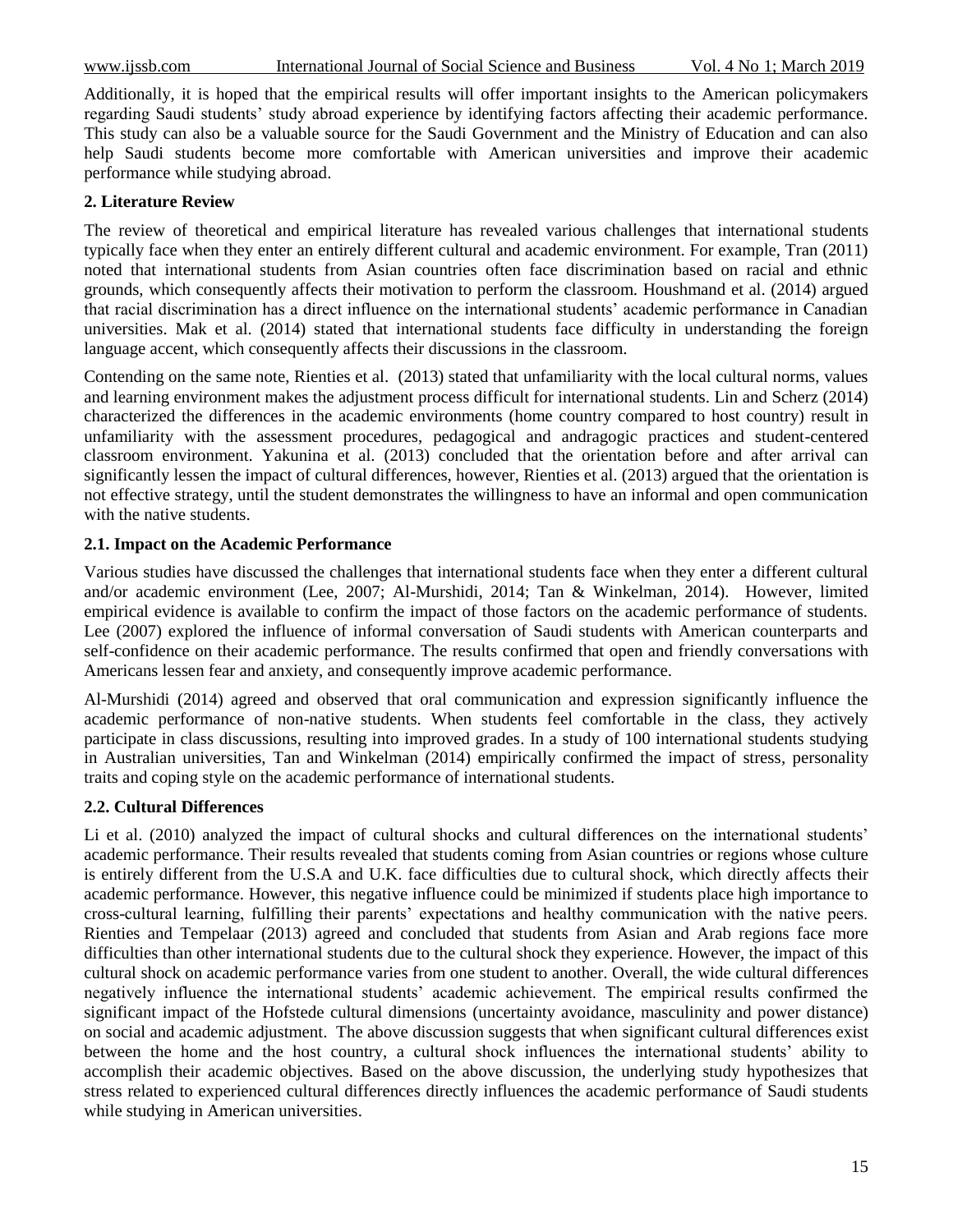# **2.3. Stress Levels**

This independent variable shares some relevance with cultural differences, as inability to handle the cultural differences raises the stress level, and affects students' academic performance. Misra and Castillo (2004) empirically confirmed the effect of stress caused by different factors on the international students' academic performance. The researchers compared the American and international students, and concluded that international students perceive differently various stressors and react differently than the native students. The findings suggested the need to consider the stress arising from cultural differences while assessing gaps in academic performance. A recent empirical research conducted by Karaman and Watson (2017) also confirmed that international students face more stress than American students due to different factors and have less confidence to overcome the challenges they face due to reduced external locus of control.

The above discussion suggests that when stress levels are higher and students lack the confidence to handle stress, students' ability to accomplish their academic objectives in an entirely different cultural environment is negatively affected. The current study hypothesized that the level of stress (coming from various sources) directly influences the academic performance of Saudi students while studying in American universities.

## **2.4 Satisfaction with Academic Environment**

Adapting to a new academic environment can also cause significant stress, which in turn can affect the international students' academic performance. Rienties et al. (2012) showed that when students experience a transition from a predominantly teacher-centric to a student-centric academic environment, this change affects their ability to adjust. Similarly, Gu et al. (2010) proved this claim and observed that it is important to analyze the satisfaction of international students with their current academic environment compared to their previous academic environment, as this difference can affect their academic success. Other researchers concluded that the difference in faculty members' interaction and communication style between home and host countries influences the students' satisfaction with their academic environment, which consequently affects their academic performance (Gu et al., 2010).

The above discussion suggests that when international students perceive the academic environment entirely different from their home country academic environment, their ability to accomplish their academic objectives is affected. Based on the above discussion, the current study hypothesized that satisfaction with the new academic environment directly influences the academic performance of Saudi students while studying in American universities.

## **2.5. Language Barriers**

Among different predictors that influence the international students' academic performance, the language barrier is one of the most consequential and most extensively researched. The language barrier affects the students' ability to interact with faculty and their native peers. It also affects their ability to participate in classroom discussions (Misra & Castillo, 2004). However, the impact of the language barrier on academic performance is moderated by the students' willingness to learn and adapt to the new culture (Smith & Khawaja, 2011). This impact is also moderated by students' friendly relationships with native peers. Li et al. (2010) examined empirically the influence of language barriers on the academic performance of international students and their results revealed that students from Asian and Arab regions face more language barriers than students from European students while studying in American universities. Consequently, the perceived language barriers affect their ability to participate in classroom discussions.

The above discussion suggests that when language barriers are significant, the international students' ability to accomplish their academic objectives in an entirely different cultural environment is negatively affected. The current study hypothesized that language barriers directly influence the academic performance of Saudi students while studying in American universities.

## **2.6. Instructional delivery**

A change in the mode of instructional delivery is also an influential factor that affects the learning outcomes of international students while studying in physically and culturally different environments (Zhang, 2016). Most of the instructors teaching in Saudi educational institutions embrace a teacher-centered role whereby students obey instructions given by the teacher to broaden their knowledge in a lecture format (Akanwa, 2015).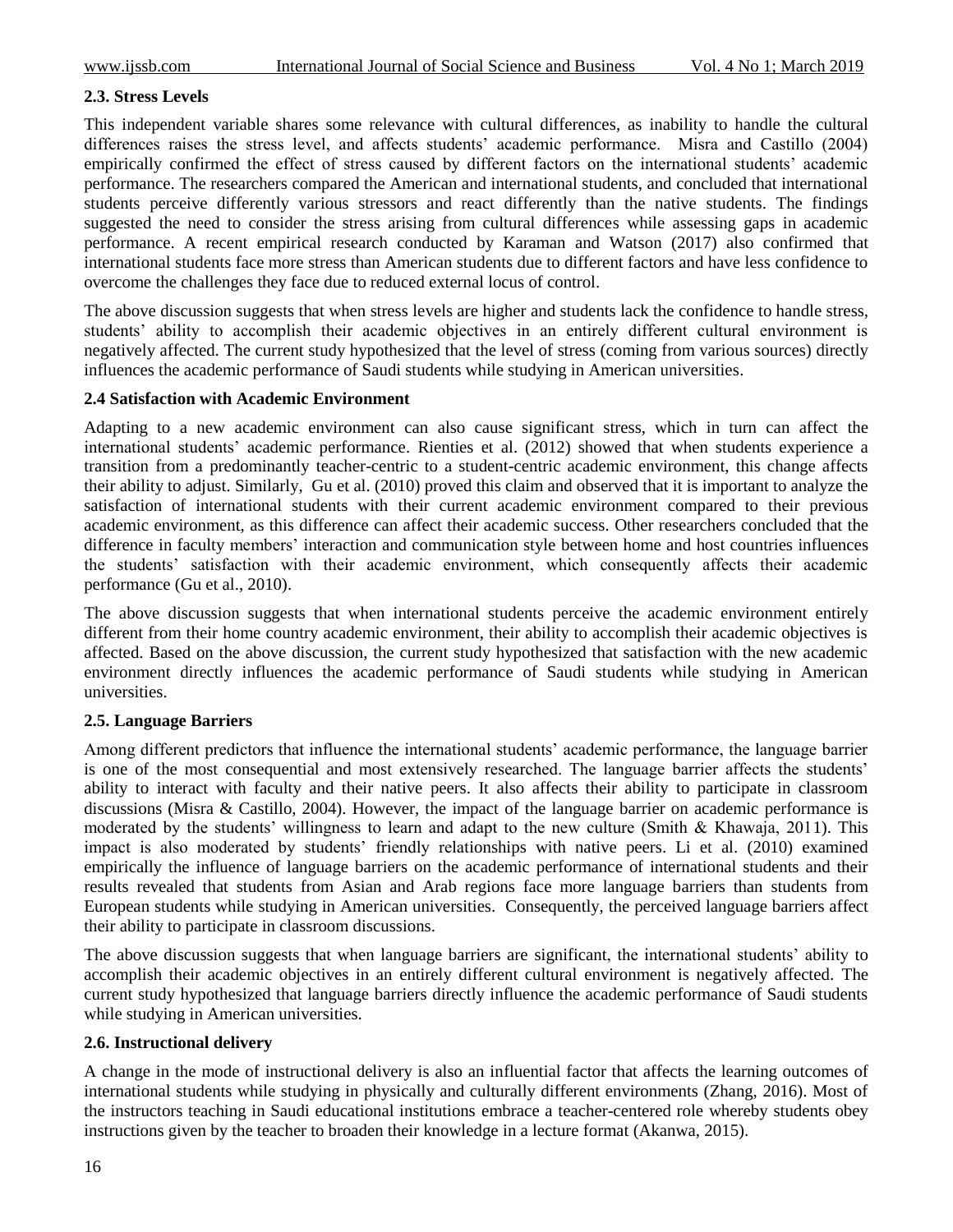In contrast, in most of the American educational institutions, a student-centered approach is more popular where the teacher acts as a facilitator and learners participate actively in the class (Wu et al., 2015). The transition from a teacher-centered academic environment to a student-centered academic environment can create significant challenges for international students.

Lin and Scherz (2014) commented that Asian international students studying in western higher education institutions find it difficult to adjust to an academic environment that offers unfamiliar modes of instructional delivery. Differences in the teaching methods can affect the international students' engagement in classroom. While corroborating these findings, Zhang (2016) noted that differences in the language and the cultural settings make the transition from teacher-centered to student-centered instructional approach more difficult. Akanwa (2015) advised instructors to customize their instructional approach in order to make the transition smoother for international students coming from different educational and cultural backgrounds. Based on these insights, the researcher hypothesized that stress related to differences in mode of instructional delivery (compared to the home country) influences the learning outcomes of Saudi students studying in the American higher education institutions.

# **2.7. Social integration**

After language barriers, social integration is one of the most widely discussed factors in the studies on international students. Researchers often argue that the initial cultural shock and language differences make the social integration difficult for international students (Rienties & Nolan, 2014). In many cases, low class participation has been cited as being caused by the students' inability to effectively integrate in different cultural and societal settings. Stromquist and Monkman (2014) noted that international students must prepare themselves to adjust in a different society with entirely different norms and values in order to have a fully productive experience. Campbell and Prins (2016) agreed and observed that international students' difficult social integration affects their academic performance.

However, friendship within and outside the class speeds up the integration process. Lee and Ciftci (2014) assessed the factors that make social integration difficult or easy, and concluded that multicultural personality, assertiveness, social support and academic self-efficacy influence the overall social integration process of international students in the American educational institutions. The researchers further concluded that a difficult social integration negatively influences the learning outcomes of students coming from different academic, cultural and social backgrounds (Lee & Ciftci, 2014).

Rienties and Nolan (2014) conducted a longitudinal study to examine how learning networks, friendship and social integration between host and international students influence the overall learning outcomes. Based on the empirical insights, the study concluded that friendship and wide learning networks positively influence social integration, which in turn improves the overall learning outcomes of international students studying in different universities (Rienties & Nolan, 2014). Based on these insights, the researcher hypothesized that the lack of social integration negatively influences the learning outcomes of Saudi students studying in American educational institutions.

## **2.8. Orientation Before and After Arrival**

A few studies have discussed the importance of training and orientation before and after travelling to the host institution (Zhang & Goodson, 2011). However, this variable has been mainly discussed in the context of organizational settings and executives travelling for international assignments (Koo Moon et al., 2012). In the academic context, comparatively less empirical evidence is available to prove the effect of orientation on international students' ability to adjust in the host country academic environment and successfully accomplish their academic objectives. By applying the findings from the business literature to international academic settings, the study hypothesized that orientation before and after arrival directly influences the academic performance of Saudi students while studying in American universities.

## **3. Methods**

This study employed a cross-sectional research design, using a web-based questionnaire to survey Saudi students who are studying at American universities. A convenience sample was used to select participants for the student survey.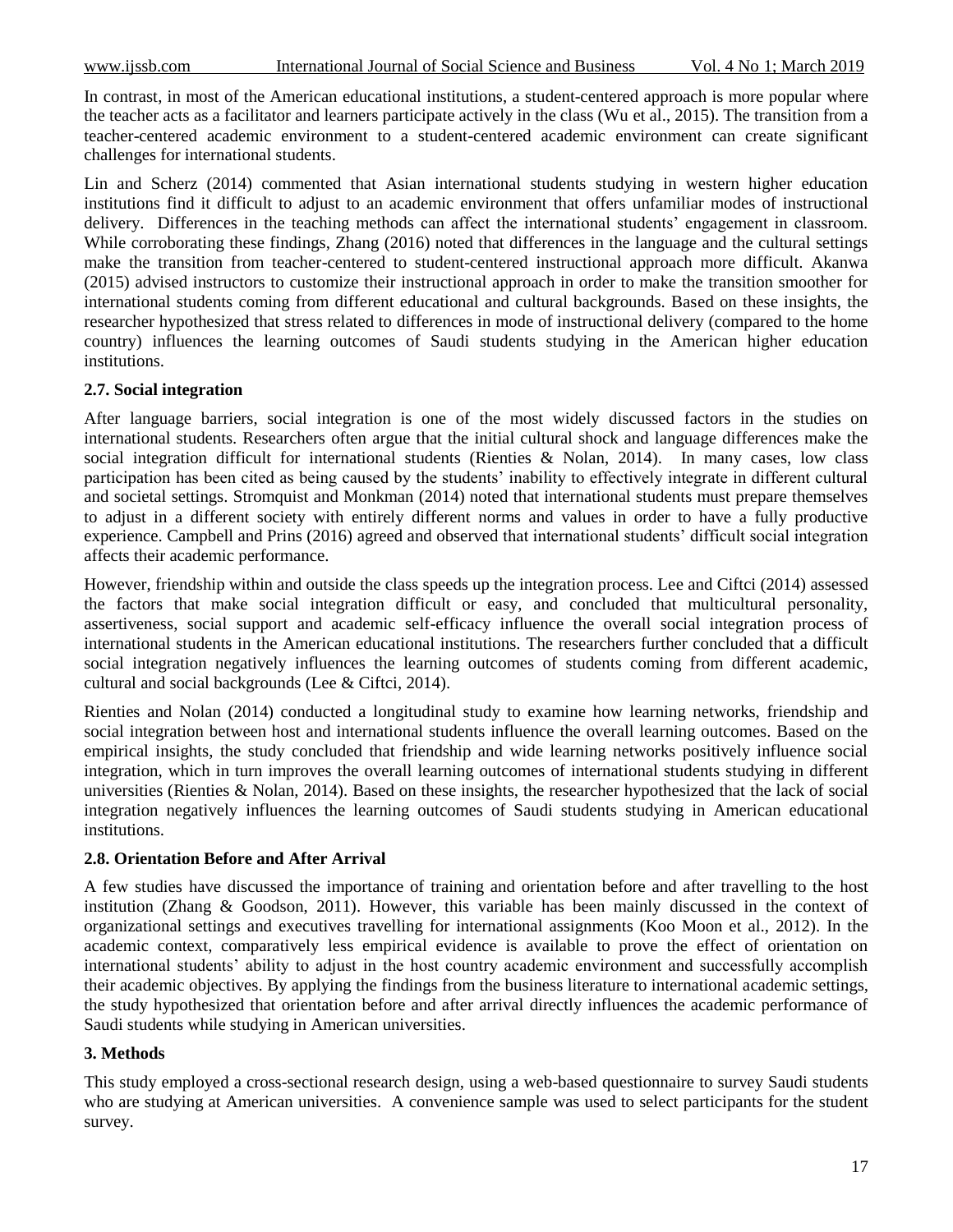A convenience sample is a type of nonprobability or nonrandom sampling where members of the target population that meet certain practical criteria, such as easy accessibility, geographical proximity, availability at a given time, or the willingness to participate are included for the purpose of the study. A total of 286 Saudi students studying at more than 90 universities and colleges across the United States comprised the sample for the survey.

The questionnaire that was developed for this study included a mix of open ended questions and Likert scale questions. The questions were grouped into the following categories: 1) cultural differences, 2) social integration, 3) academic environment, and 4) orientation before/after travel to the U.S. The last section of the survey was dedicated to demographic questions.

The survey underwent the review of multiple Saudi student organizations across the U.S., which approved and posted the survey on their social media platforms (i.e., Facebook, Twitter, Instagram and WhatsApp). More information about these organizations is available at the SACM

website: [http://www.sacmclubs.org/en/site/page/view/aboutsacmclubs.](http://www.sacmclubs.org/en/site/page/view/aboutsacmclubs)

The sample comprised both undergraduate and graduate students. The demographic information of these participants is provided in Table 1. The table indicates that approximately two-thirds of the respondents who took the survey were graduate students and one third were undergraduates. A large majority of the students in the sample (82%) were supported financially through the Saudi Government Scholarship Program.

| Characteristic                                      | $\%$   | $\mathbf N$    |
|-----------------------------------------------------|--------|----------------|
| Degree Level                                        |        |                |
| Undergraduate                                       | 32.49% | 64             |
| Graduate                                            | 67.51% | 133            |
| Cumulative GPA                                      |        |                |
| 2.00 or lower                                       | 0.93%  | $\overline{2}$ |
| $2.01 - 2.50$                                       | 6.02%  | 13             |
| $2.51 - 3.00$                                       | 8.33%  | 18             |
| $3.01 - 3.50$                                       | 21.30% | 46             |
| $3.51 - 4.00$                                       | 56.02% | 121            |
| Not Applicable, it is my first semester in the U.S. | 7.41%  | 16             |
| Gender                                              |        |                |
| Male                                                | 58.88% | 126            |
| Female                                              | 41.12% | 88             |
| <b>Marital Status</b>                               |        |                |
| Single                                              | 38.89% | 84             |
| Married                                             | 59.26% | 128            |
| Divorced                                            | 1.85%  | $\overline{4}$ |
| Children                                            |        |                |
| None                                                | 49.30% | 106            |
| One or More                                         | 50.70% | 109            |
| <b>Main Funding Source</b>                          |        |                |
| Saudi Govt Scholarship Program                      | 82.40% | 192            |
| Personal/Family Funds                               | 7.30%  | 17             |
| University Scholarship or Assistantship             | 7.30%  | 192            |
| Other                                               | 3.00%  | $\tau$         |

Table 1 *Characteristics of the Sample*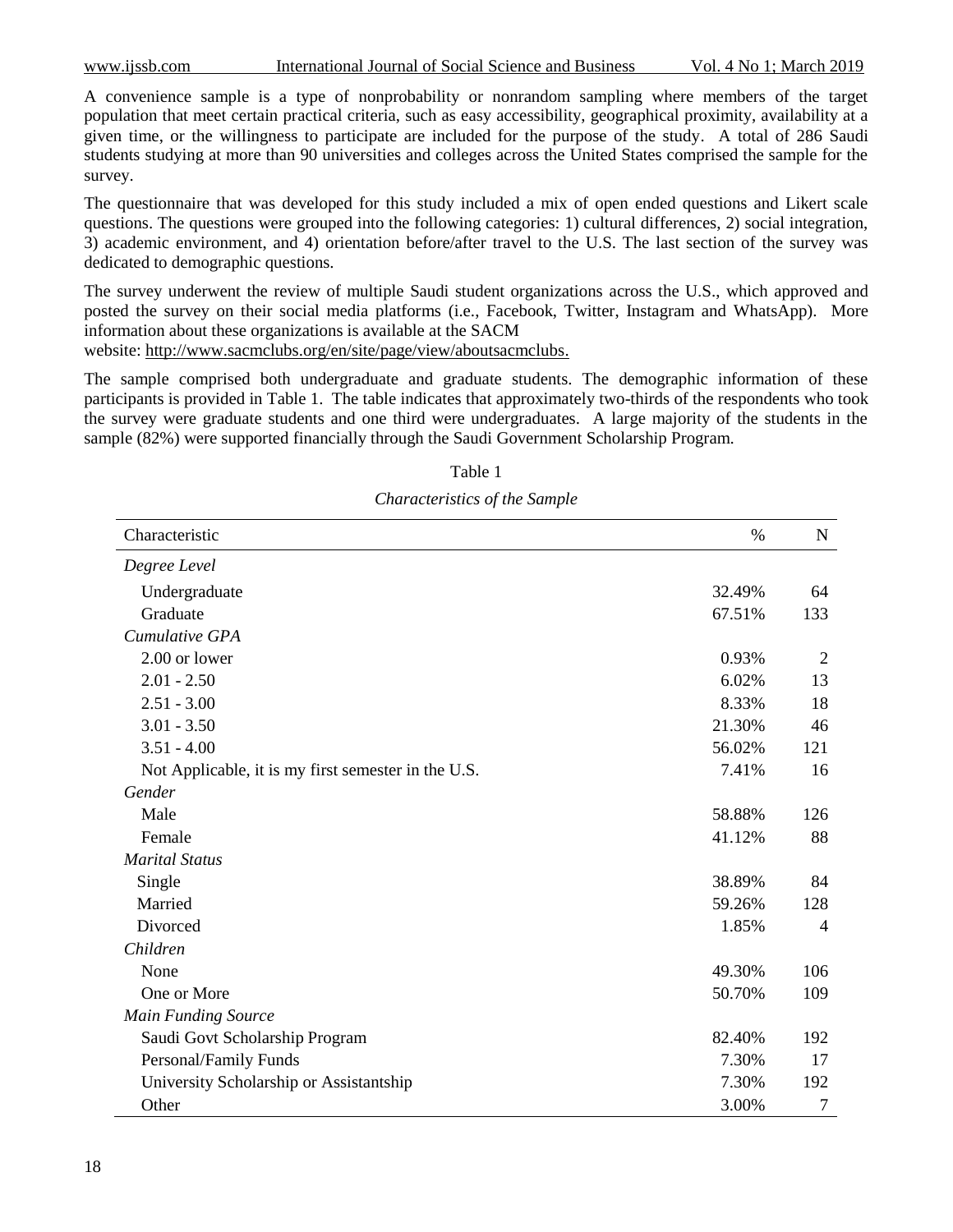## **4. Results**

# **4.1 Stress Related to Cultural Differences**

The results indicated that 54% of students experienced stress associated with difficulties in understanding the American culture at least at times; 61% experienced difficulties with the English language, and 56% experienced difficulties in accustoming to the American food. Approximately 33% experienced stress related to the negative experience with discrimination of Muslim students, while 37% experienced some level of stress associated with feeling unsafe in the environment they live or go to school or caused by differences in dressing and apparel. (See Table 2).

| ۱.<br>ИΙ<br>ı<br>t<br>۰. |
|--------------------------|
|--------------------------|

| <b>Stress Factor</b>                                                             | Never  | Almost<br><b>Never</b><br>(less than)<br>an hour<br>per week) | Some of<br>the time<br>(less than<br>two hours<br>per week) | Most of<br>the time<br>(three<br>days per<br>week) | Always<br>(five days<br>per week) | Mean | S <sub>2</sub> | $\geq$ |
|----------------------------------------------------------------------------------|--------|---------------------------------------------------------------|-------------------------------------------------------------|----------------------------------------------------|-----------------------------------|------|----------------|--------|
| Difficulties in<br>understanding the<br>American culture                         | 23.08% | 23.08%                                                        | 39.16%                                                      | 11.89%                                             | 2.80%                             | 2.48 | 1.06           | 286    |
| Difficulties with the<br>English language                                        | 12.59% | 26.22%                                                        | 41.96%                                                      | 14.34%                                             | 4.90%                             | 2.73 | 1.02           | 286    |
| Difficulties in<br>accustoming to the<br>American food                           | 22.26% | 21.91%                                                        | 28.62%                                                      | 18.37%                                             | 8.83%                             | 2.70 | 1.25           | 283    |
| Negative experience<br>with discrimination<br>of Muslim students                 | 35.69% | 31.45%                                                        | 20.49%                                                      | 7.42%                                              | 4.95%                             | 2.14 | 1.13           | 283    |
| Difficulties related to<br>differences in<br>dressing and apparel                | 42.14% | 21.07%                                                        | 22.86%                                                      | 9.29%                                              | 4.64%                             | 2.13 | 1.19           | 280    |
| Feeling unsafe in the<br>environment where<br>students live or go<br>the school. | 40.99% | 22.26%                                                        | 18.73%                                                      | 12.72%                                             | 5.30%                             | 2.19 | 1.24           | 283    |
| Difficulties related to<br>religious differences                                 | 40.78% | 24.11%                                                        | 21.28%                                                      | 9.22%                                              | 4.61%                             | 2.13 | 1.18           | 282    |

| Frequency of Stress Experienced Due to Cultural Differences |  |
|-------------------------------------------------------------|--|

*Note: Item means were calculated using the following Likert scale ratings: 1=Never, 2= Some of the time; 3=Most of the time, 5=Always.*

Approximately 60% of the surveyed students considered that the stress caused by cultural differences had negatively affected their academic performance. Of the students who had this opinion, however, only 7% thought that this type of stress had influenced their performance to a great extent. (See Table 3).

Table 3

*To what extent had the stress caused by cultural differences affected your academic performance?*

| Answer                              | $\%$            | N         |
|-------------------------------------|-----------------|-----------|
| No impact                           | 40.59%          | 110       |
| To some extent<br>To a great extent | 52.40%<br>7.01% | 142<br>19 |
| Total                               | 100%            | 271       |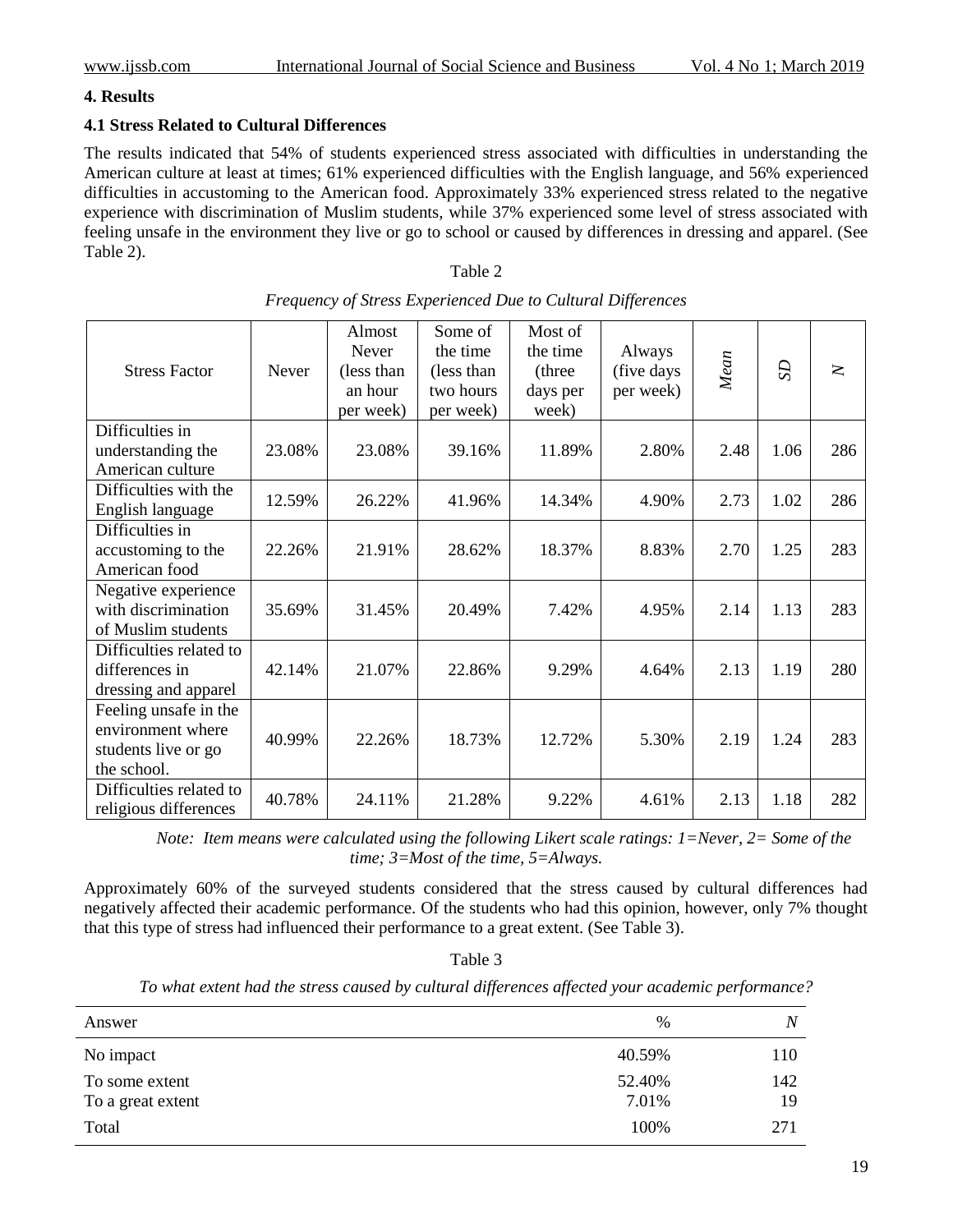## **4.2 Stress Related to Lack of Social Integration**

The survey results also revealed that 66% of students experienced stress related to difficulties in making new friends at least some of the time; 47% had a negative experience with staff/administrators interactions, and 67% had trouble socializing with American students. Approximately 63% of students experienced some stress because of homesickness and feelings of loneliness and disconnect.

In addition, 53% of the students surveyed experienced feelings of stress due to the lack of social events for international students, 57% due to the lack of campus-sponsored social activities for international events and their families, and 67% because of the difficulty to find time to participate in social activities on campus. (See Table 4).

#### Stress Factor Never Almost Never (less than an hour per week) Some of the time (less than two hours per week) Most of the time (three days per week) Always (five days per week) *Mean SD N* Difficulties in making Differenties in making 18.04% 16.08% 30.98% 23.53% 11.37% 2.94 1.25 255 Negative experience of interactions with the staff or administrators 21.74% 31.62% 28.85% 11.86% 5.93% 2.49 1.13 253 Difficulties in socializing with American students 14.29% 19.05% 28.97% 24.21% 13.49% 3.04 1.24 252 Homesickness 16.93% 19.69% 32.68% 17.72% 12.99% 2.90 1.25 254 The lack of social events for international students on campus 21.91% 24.70% 26.69% 15.14% 11.55% 2.70 1.28 251 Feelings of loneliness reemigs of folientiess  $19.12\%$  18.33% 34.66% 14.34% 13.55% 2.85 1.27 251 The lack of campussponsored social activities for international students and their families 18.40% 24.80% 29.60% 16.80% 10.40% 2.76 1.23 250 Impossibility to find time to participate in social activities on campus 12.80% 20.00% 25.60% 27.60% 14.00% 3.10 1.24 250

| Table 4                                                           |
|-------------------------------------------------------------------|
| Frequency of Stress Experienced due to Lack of Social Integration |

*Note: Item means were calculated using the following Likert scale ratings: 1=Never, 2= Some of the time; 3=Most of the time, 5=Always.* 

An estimated 66% of the surveyed students held the view that the stress caused by the lack of social integration affected their academic performance. Of these students, only 12% thought that this type of stress had impacted their performance to a great extent. The majority (54%) considered that this type of stress influenced their academic performance to some extent (See Table 5).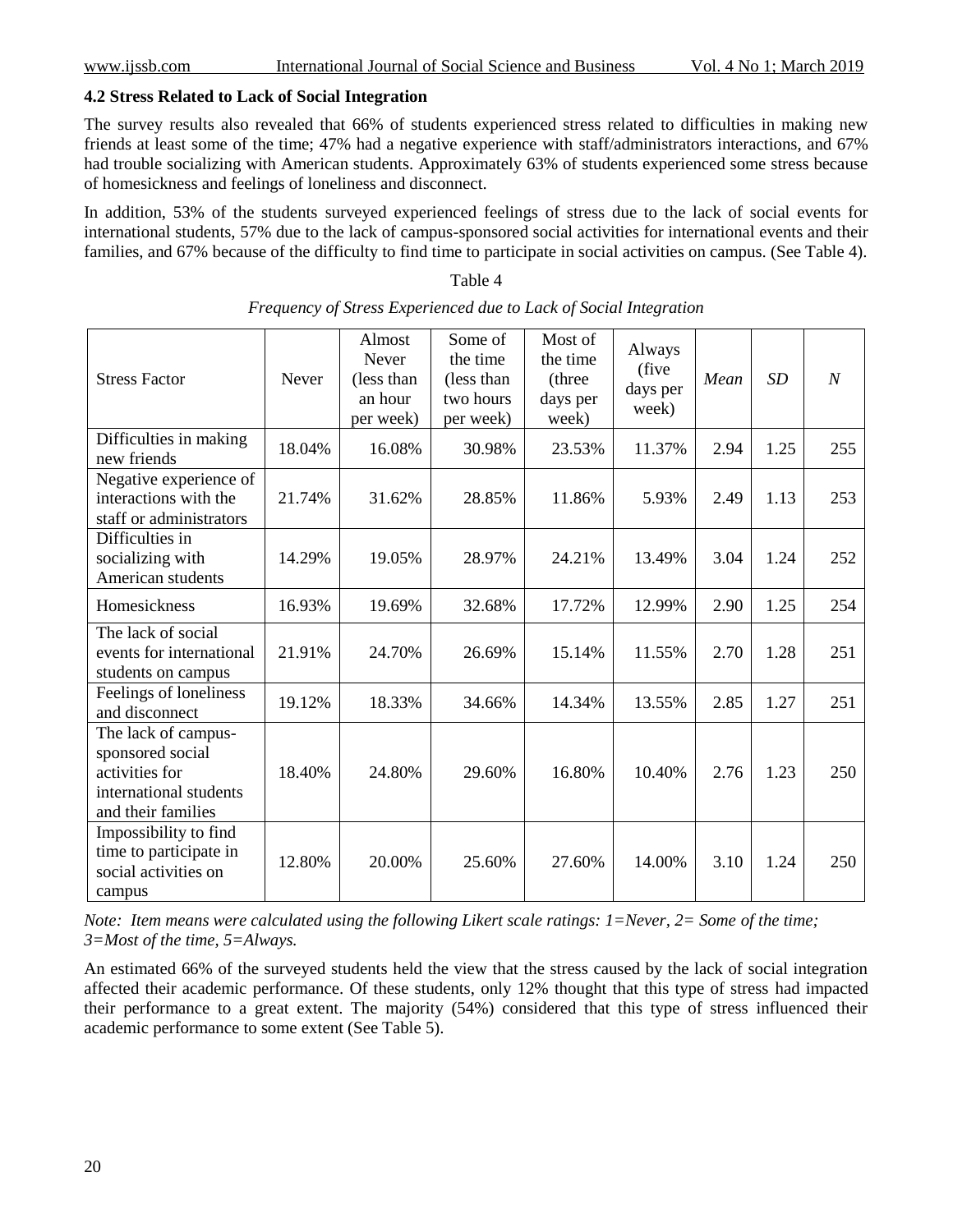#### Table 5

*To what extent has the stress caused by social integration affected your academic performance?*

| Answer            | %      | N   |
|-------------------|--------|-----|
| No impact         | 34.15% | 84  |
| To some extent    | 54.07% | 133 |
| To a great extent | 11.79% | 29  |
| Total             | 100%   | 246 |

#### **4.3 Stress Related to the Academic Environment**

According to the survey results, 68% of students experienced stress caused by a difficult curriculum at least at times; 50% experienced inadequate administrative/staff support from the department; 49% were concerned that their program of study might be irrelevant to their work upon return to their home country, and; 48% claimed they received insufficient administrative/staff support from the university.

Approximately 43% of students experienced stress because of difficulties in understanding how American universities are organized, 56% were stressed due to difficulties in building academic relationships with faculty, and 46% had trouble with understanding instructors in class (See Table 6).

#### Table 6

| <b>Stress Factor</b>                                                                                                         | Never  | Almost<br><b>Never</b><br>(less than<br>an hour<br>per week) | Some of<br>the time<br>(less than)<br>two hours<br>per week) | Most of<br>the time<br>(three)<br>days per<br>week) | Always<br>(five days<br>per week) | Mean | $\overline{S}$ | $\mathbf{Z}$ |
|------------------------------------------------------------------------------------------------------------------------------|--------|--------------------------------------------------------------|--------------------------------------------------------------|-----------------------------------------------------|-----------------------------------|------|----------------|--------------|
| Difficult curriculum                                                                                                         | 15.09% | 17.24%                                                       | 39.22%                                                       | 15.95%                                              | 12.50%                            | 2.94 | 1.20           | 232          |
| Concerned about the idea<br>that my program of study<br>might be irrelevant to my<br>work upon return to the<br>home country | 24.35% | 26.96%                                                       | 26.96%                                                       | 12.61%                                              | 9.13%                             | 2.55 | 1.24           | 230          |
| Inadequate<br>administrative/staff<br>support from the<br>department                                                         | 20.78% | 29.44%                                                       | 24.68%                                                       | 16.02%                                              | 9.09%                             | 2.63 | 1.23           | 231          |
| Insufficient<br>administrative/staff<br>support from the<br>university                                                       | 21.40% | 30.57%                                                       | 25.33%                                                       | 14.85%                                              | 7.86%                             | 2.57 | 1.20           | 229          |
| Difficulties in<br>understanding how an<br>American university<br>works                                                      | 23.14% | 34.06%                                                       | 20.96%                                                       | 13.10%                                              | 8.73%                             | 2.50 | 1.22           | 229          |
| Difficulties in building<br>academic relationships<br>with the faculty                                                       | 18.42% | 25.44%                                                       | 25.88%                                                       | 21.05%                                              | 9.21%                             | 2.77 | 1.23           | 228          |
| Difficulties with<br>understanding my<br>instructors in class                                                                | 19.38% | 34.80%                                                       | 31.28%                                                       | 12.78%                                              | 1.76%                             | 2.43 | 1.00           | 227          |

*Frequency of Stress Experienced due to the Academic Environment*

*Note: Item means were calculated using the following Likert scale ratings: 1=Never, 2= Some of the time; 3=Most of the time, 5=Always.*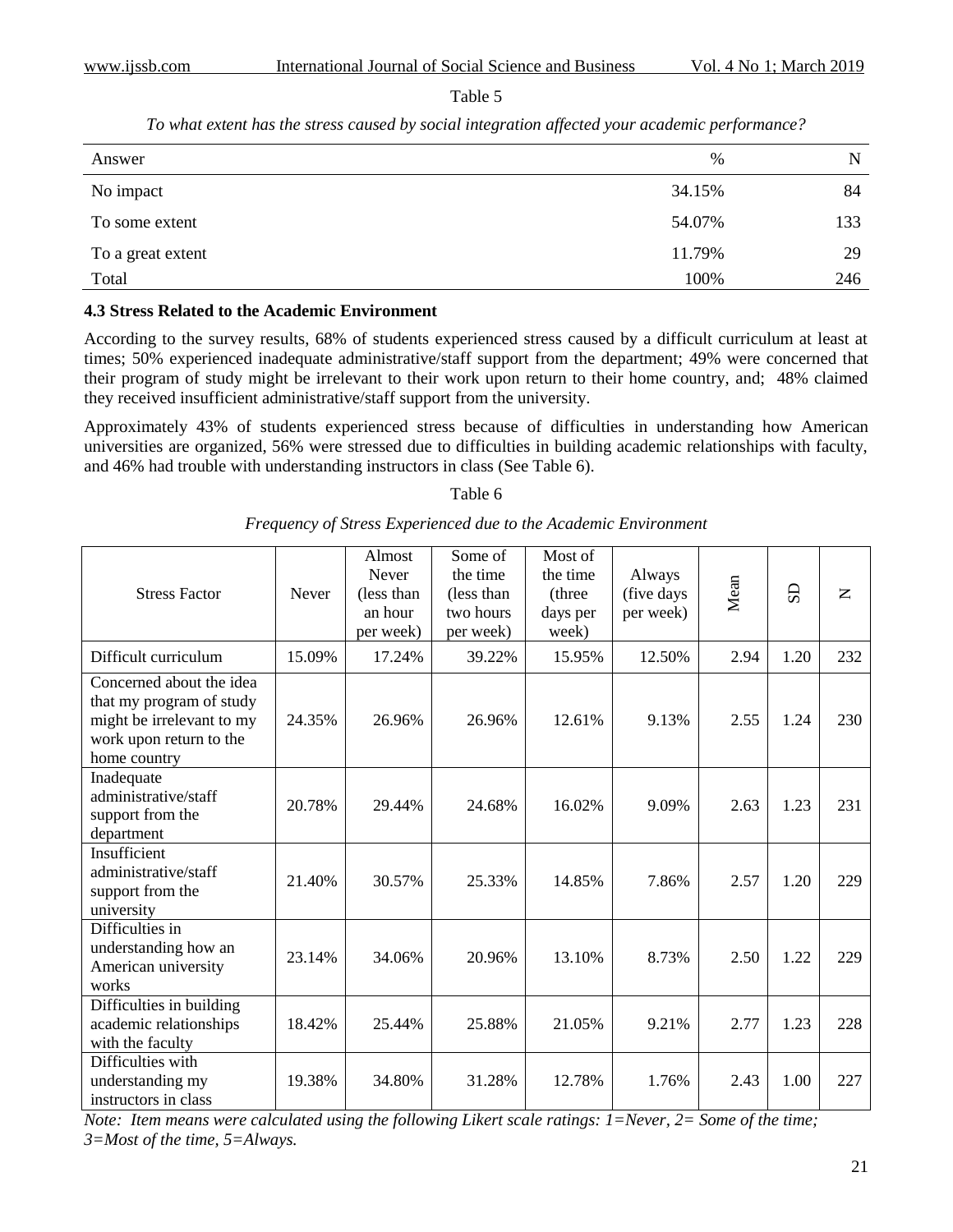An estimated 66% of the surveyed students considered that the stress caused by their new academic environment had affected their academic performance. Of these students, only 20% thought that this type of stress had impacted their performance to a great extent (See Table 7).

Table 7

| To what extent has the stress caused by the academic environment affected your academic performance? |  |  |
|------------------------------------------------------------------------------------------------------|--|--|
|                                                                                                      |  |  |
|                                                                                                      |  |  |
|                                                                                                      |  |  |

| Answer            | $\%$   | N   |
|-------------------|--------|-----|
| No impact         | 34.23% | 76  |
| To some extent    | 45.95% | 102 |
| To a great extent | 19.82% | 44  |
| Total             | 100%   | 222 |

# **4.4 Stress Related to Inadequate Orientation**

Approximately half of the respondents reported stress associated with difficulties in accessing information about studying in the U.S. at least at times. Fifty-eight percent had limited training to improve their English skills, and 54% experienced difficulties in accessing adequate assistance with paperwork (for example, applying for a social security card and/or driver license). In addition, an estimated 51% experienced stress related to the inadequate assistance with housing, and 46% were stressed due to inadequate assistance with locating schools or daycare for their children. (See Table 8).

| Question                                                                                        | <b>Never</b> | Almost<br><b>Never</b><br>(less)<br>than an<br>hour per<br>week) | Some of<br>the time<br>(less)<br>than two<br>hours<br>per<br>week) | Most of<br>the time<br>(three<br>days per<br>week) | Always<br>(five)<br>days per<br>week) | Mean | S <sub>D</sub> | $\geq$ |
|-------------------------------------------------------------------------------------------------|--------------|------------------------------------------------------------------|--------------------------------------------------------------------|----------------------------------------------------|---------------------------------------|------|----------------|--------|
| Difficulties in                                                                                 |              |                                                                  |                                                                    |                                                    |                                       |      |                |        |
| accessing information<br>about studying in the<br><b>US</b>                                     | 22.37%       | 27.85%                                                           | 28.77%                                                             | 12.79%                                             | 8.22%                                 | 2.57 | 1.20           | 219    |
| Limited training to<br>improve English                                                          | 18.26%       | 23.29%                                                           | 29.22%                                                             | 14.61%                                             | 14.61%                                | 2.84 | 1.29           | 219    |
| Inadequate assistance<br>with the paperwork<br>(e.g. social security<br>card or driver license) | 20.74%       | 25.35%                                                           | 25.35%                                                             | 13.36%                                             | 15.21%                                | 2.77 | 1.33           | 217    |
| Inadequate assistance<br>with housing                                                           | 21.20%       | 27.65%                                                           | 23.04%                                                             | 13.36%                                             | 14.75%                                | 2.73 | 1.33           | 217    |
| Inadequate assistance<br>with finding schools or<br>daycare for children                        | 33.03%       | 20.64%                                                           | 18.35%                                                             | 12.84%                                             | 15.14%                                | 2.56 | 1.44           | 218    |

*Frequency of Stress Experienced due to Inadequate Orientation*

Table 8

*Note: Item means were calculated using the following Likert scale ratings: 1=Never, 2= Some of the time; 3=Most of the time, 5=Always.* 

According to the results, approximately 61% of the surveyed students considered that the stress caused by an inadequate orientation affected their academic performance. About 19% thought that this type of stress impacted their academic performance to a great extent. (See Table 9).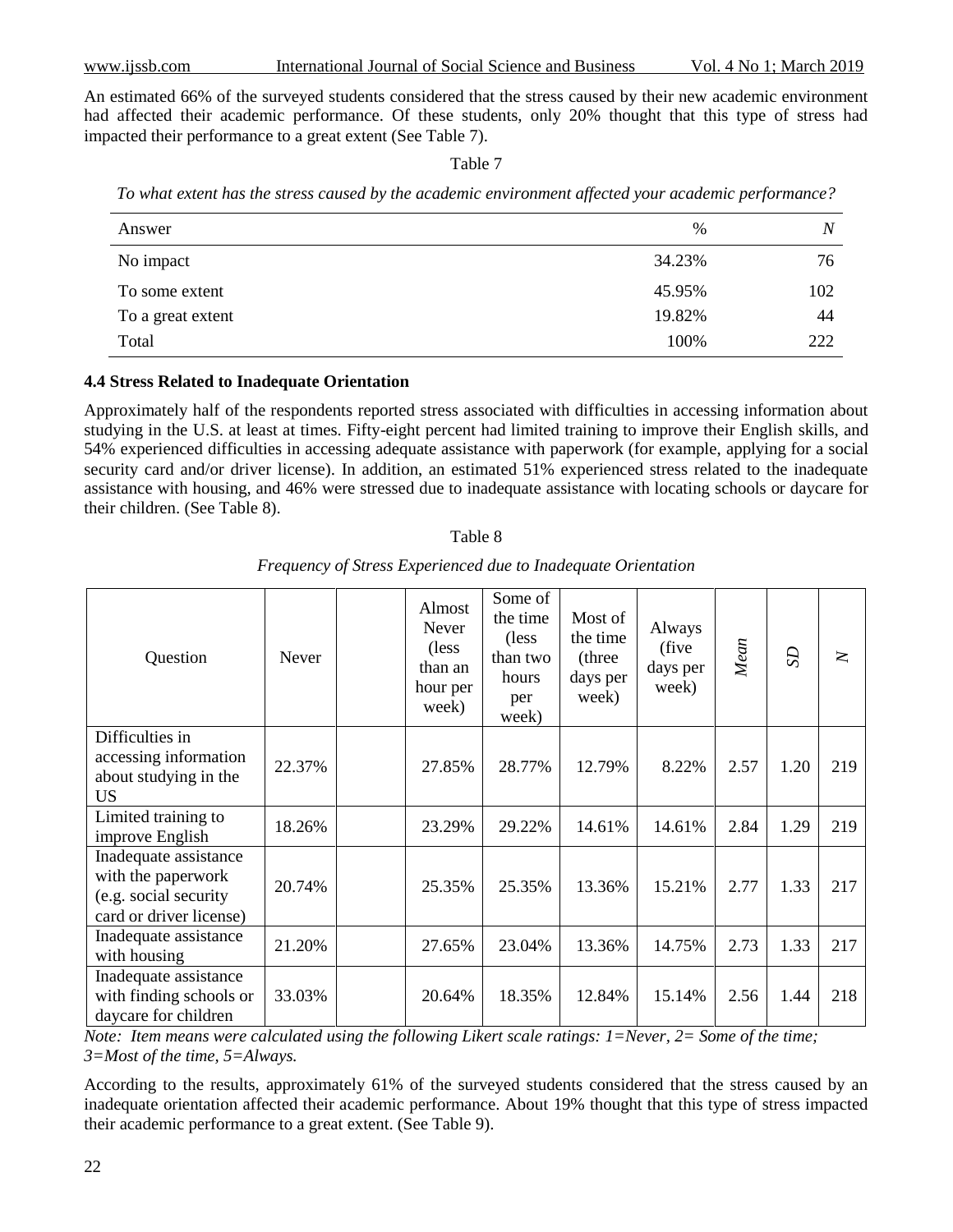Table 9

*To what extent has the stress caused by the inadequate orientation affected your academic performance?*

| Answer            | %      |     |
|-------------------|--------|-----|
| No impact         | 38.86% | 82  |
| To some extent    | 42.18% | 89  |
| To a great extent | 18.96% | 40  |
| Total             | 100%   | 211 |

#### **4.5 Discussion of Results**

This study revealed that Saudi students studying at the U.S. universities do experience stress related to cultural differences. These students tend to feel culturally isolated because of the challenges they face in interacting with other culture and learning the English language. In addition, the findings point to the cultural struggles that Saudi students experience before they assimilate into American life in terms of their successful learning. This finding supports the existing literature; for instance, Woodall et al. (2014) found that language was the most significant barrier for most Saudi students at American universities.

This finding is vital since it emphasizes the importance of teaching English to Saudi students in their home country as early as possible. According to Yakunina et al. (2013), orienting and guiding students before their admission to foreign universities will play an instrumental role in boosting the adjustment to the host country. Improving language skills should be a key part of this orientation process. Overall, the literature shows that the poor academic performance of international students is caused by an inadequate understanding of the language and the challenges associated with building social relationships.

Second, this study indicated that Saudi students face significant challenges in establishing social relationships in their host country. For instance, 66% of the respondents have a challenge in establishing social interactions with new friends. This finding suggests that, because of differences in cultures and languages, Arab students find it challenging to interact with other students and members of the faculty and staff. Oftentimes, the challenge of establishing social relationships could also be caused by the discrimination that some of the Arab students perceive. Earlier research conducted by Rienties et al. (2013) asserted that social integration is one of the most challenging aspects for international students, especially because of the low engagement they face in the new culture. In line with this finding, Stromquist and Monkman (2014) emphasize that it is vital for international students to prepare themselves to fit into different cultures with the view of developing positive social relationships. These findings emphasize the significance of preparing students to succeed in the 'global village.' Therefore, certain challenges with social interactions are normally expected because of wide cultural differences; however, they can be mitigated by the early preparation for such issues.

Third, this study found that a majority of Saudi students experience a number of challenges in the U.S. universities related to differences in the academic environment. The main challenge is associated with the inability to understand how American universities are organized and function. For instance, international students have to deal with issues that they did not expect to appear in the program or have challenges with understanding the curriculum. The stress associated with the thought of the applicability of the academic programs to the career field in their home country is also significant. That is, students lack confidence in their ability to land good jobs after graduation; these thoughts can become another source of stress. In addition, support from the faculty and administration is always a significant motivation for international students to achieve academic success, without experiencing stress. Similarly, in the recent literature, Gu et al. (2010) noted that international students should live in a friendly environment, so that their satisfaction and academic performance can be enhanced. Rienties et al. (2012) also emphasized the difficulties that these students have with the transition from their home to a new learning environment. The transition is always challenging especially because international students move to a new country where they are unfamiliar with the organization of the higher education institutions. This change affects their academic performance because of the stress that they suffer because of this unfamiliarity. Both the existing literature and the findings of the current research confirm that stresses in the new learning environment lead to unsatisfactory academic performance for international students. This finding suggests the importance of developing a supportive learning environment for international students.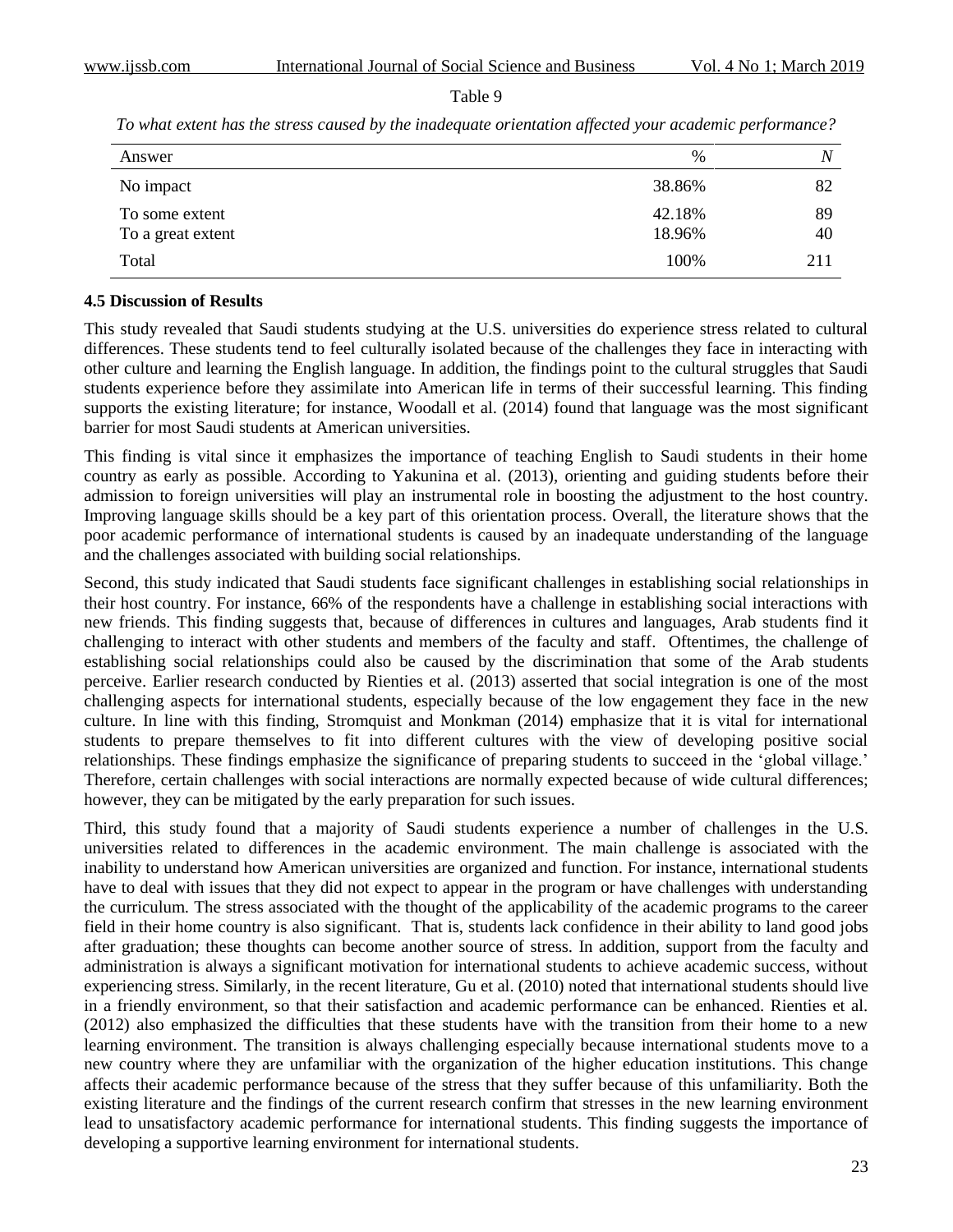Lastly, the study revealed that, when they arrive to the U.S., Saudi students encounter difficulties in locating information, finding housing and schools or daycare for their children, and have limited opportunities to improve English. These are important sources of stress for Saudi students and they are typically caused by inadequate orientation programs. According to these findings, inadequate information provided in orientations can hinder the extent to which international students assimilate into their new environments in the host country. It is vital for students to possess the required information or know where to find it in order to have an opportunity to adjust to their new environment and prevent the development of stress and its consequences. Zhang and Goodson (2011) support the findings of the current study by sharing the view that training and orientation are critical for students who move to foreign countries to study. Orientation is important because it presents the needed information in terms of expectations that are to be met once they arrive in the new country. More so, an effective orientation gives these students the opportunity to gain confidence about their new environments and teaches them how to handle the unexpected events that might arise in their new environments. Therefore, the findings of this study are helpful in advocating for a more effective orientation of students, before their departure to the host country.

Several recommendation emerge as a result of this study. These include the need to improve interactions between the staff/administrators and Saudi students, expanding programming and social events for Saudi students and their families, increasing efforts either in or outside the class for the creation of opportunities for Saudi students to interact with American fellows (i.e., assigning Saudi students to work alongside American students on group projects), improving the relevance of degree programs and courses for Saudi students by customizing assignments and projects that have relevance to the home country, providing adequate administrative support to Saudi students, developing quality mentorship relations, and designing effective orientation programs both before and after arriving in the U.S.

#### **Conclusions**

Overall, based on the findings of the study, it could be concluded that Saudi students face numerous challenges that must be addressed holistically by different stakeholders. These challenges range from cultural differences and language barriers to inadequate orientation programs. It is evident that more is to be done in terms of helping Saudi students accommodate and overcome the stresses that they face in their new academic environment. This approach will contribute to improved academic performance and social integration for the Saudi students studying in the U.S. Leaving these problems unaddressed will be rather disadvantageous to international students and their host universities since the status quo might discourage new applicants from going to study in the U.S.

## **References**

- Abukhattala, I. (2013). What Arab students say about their linguistic and educational experiences in Canadian universities. *International Education Studies*, *6*(8), 31.
- Akanwa, E. E. (2015). International students in western developed countries: History, challenges, and prospects. *Journal of International Students*, *5*(3), 271.
- Alhazmi, A., & Nyland, B. (2013). The Saudi Arabian international student experience: From a gender-segregated society to studying in a mixed-gender environment. *Compare: A Journal of Comparative and International Education*, *43*(3), 346-365.

Al-Murshidi, G. A. (2014). Participation challenges of Emirati and Saudi students at US universities. *International Journal of Research Studies in Language Learning*," 3(5), 33-52.

- Bailey, S. (2014). *Academic writing: A handbook for international students*. Routledge.
- Campbell, K., & Prins, E. (2016). Taking initiative and constructing identity: international graduate student spouses' adjustment and social integration in a rural university town. *International Journal of Lifelong Education*, *35*(4), 430-447.
- Crawford, I., & Wang, Z. (2016). The impact of placements on the academic performance of UK and international students in higher education. *Studies in Higher Education*, *41*(4), 712-733.
- Eze, S. C., & Ingelbedion, H. (2015). Key Factirs Influencing Academic Performance of International Students in UK Universities: A Preliminary Investigation. *British Journal of Education*, *3*(5), 55-68.
- Houshmand, S., Spanierman, L. B., & Tafarodi, R. W. (2014). Excluded and avoided: Racial microaggressions targeting Asian international students in Canada. *Cultural Diversity and Ethnic Minority Psychology*, *20*(3), 377.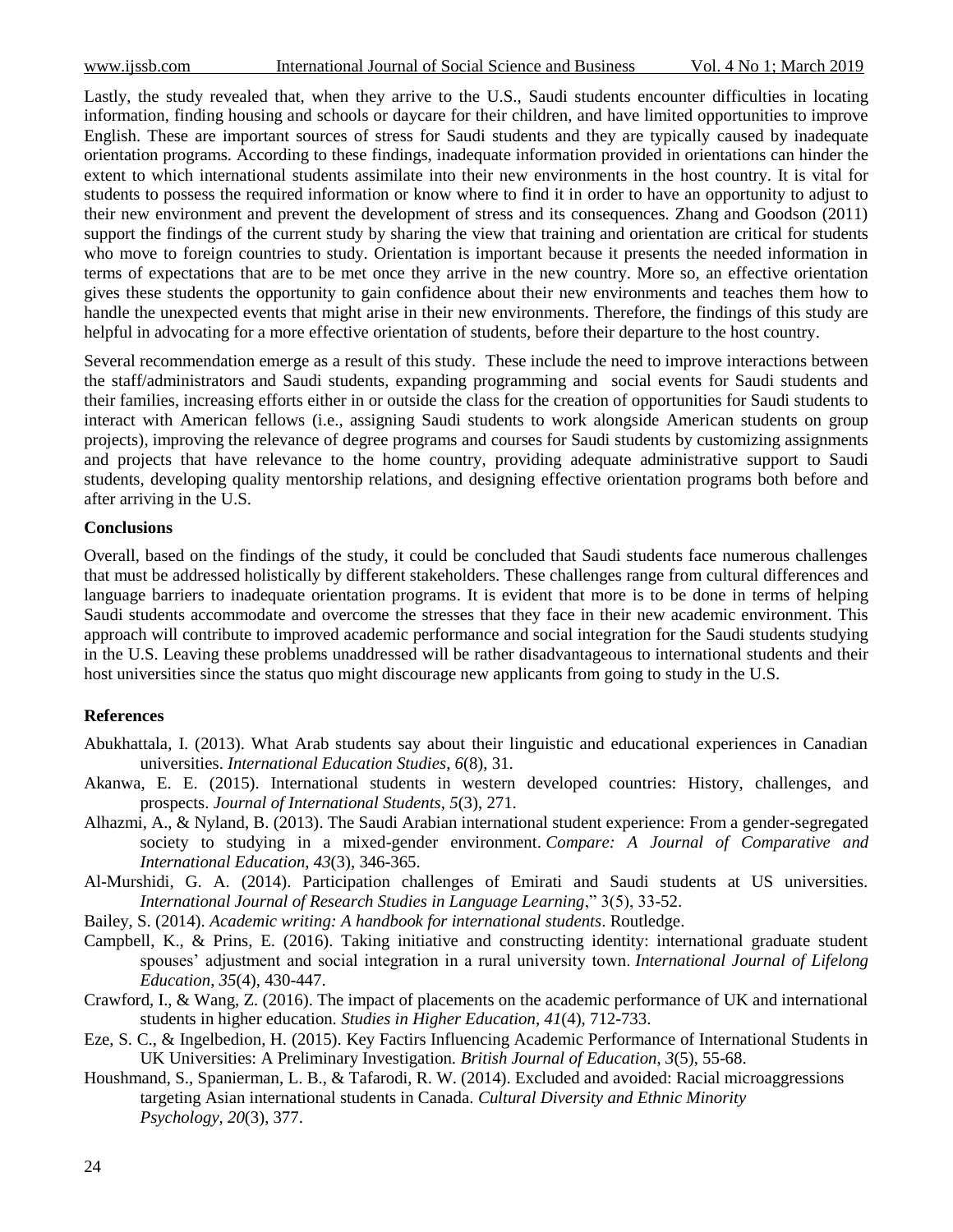- Ghaffari, N. (2009). Beyond 9/11: American muslim youth transcending pedagogies of stigma to resilience. *Dissertation Abstracts International*: Section A. Humanities and Social Sciences. Retrieved from <http://search.proquest.com/docview/622102560?accountid=15099>
- Gu, Q., Schweisfurth, M., & Day, C. (2010). Learning and growing in a 'foreign' context: Intercultural experiences of international students. *Compare: A Journal of Competitive and International Education*, *40*(1), 7-23.
- Institute of International Education (IEE). (2017). *Open Doors: Report on International Educational Exchange*. Washington, DC: IIE
- Karaman, M. A., & Watson, J. C. (2017). Examining associations among achievement motivation, locus of control, academic stress, and life satisfaction: A comparison of US and international undergraduate students. *Personality and Individual Differences*, *111*, 106-110.
- Koo Moon, H., Kwon Choi, B., & Shik Jung, J. (2012). Previous international experience, cross-cultural training, and expatriates' cross‐cultural adjustment: Effects of cultural intelligence and goal orientation. *Human Resource Development Quarterly*, *23*(3), 285-330.
- Lee, E. L. (2007). Linguistic and cultural factors in east Asian students' oral participation in us university classrooms. *International Education*, *36*(2), 27.
- Lee, J. Y., & Ciftci, A. (2014). Asian international students' socio-cultural adaptation: Influence of multicultural personality, assertiveness, academic self-efficacy, and social support. *International Journal of Intercultural Relations*, *38*, 97-105.
- Li, G., Chen, W., & Duanmu, J. L. (2010). Determinants of international students' academic performance: A comparison between Chinese and other international students. *Journal of Studies in International Education*, *14*(4), 389-405.
- Lin, S. Y., & Scherz, S. D. (2014). Challenges facing Asian international graduate students in the US: Pedagogical considerations in higher education. *Journal of International Students*, *4*(1), 16-33.
- Mak, A. S., Brown, P. M., & Wadey, D. (2014). Contact and attitudes toward international students in Australia: Intergroup anxiety and intercultural communication emotions as mediators. *Journal of cross-cultural psychology*, *45*(3), 491-504.
- Misra, R., & Castillo, L. G. (2004). Academic stress among college students: Comparison of American and international students. *International Journal of Stress Management*, *11*(2), 132.
- Orth, A. M. (2015). *International students' perceptions of their experience of higher education in Australia: A focus on Saudi Arabian students in their first year of a business course in a major Australian university* (Doctoral dissertation, Queensland University of Technology).
- Rienties, B., Beausaert, S., Grohnert, T., Niemantsverdriet, S., & Kommers, P. (2012). Understanding academic performance of international students: The role of ethnicity, academic and social integration. *Higher education*, *63*(6), 685-700.
- Rienties, B., Héliot, Y., & Jindal-Snape, D. (2013). Understanding social learning relations of international students in a large classroom using social network analysis. *Higher Education*, *66*(4), 489-504.
- Rienties, B., & Tempelaar, D. (2013). The role of cultural dimensions of international and Dutch students on academic and social integration and academic performance in the Netherlands. *International Journal of Intercultural Relations*, *37*(2), 188-201.
- Rienties, B., & Nolan, E. M. (2014). Understanding friendship and learning networks of international and host students using longitudinal Social Network Analysis. *International Journal of Intercultural Relations*, *41*, 165-180.
- Robinson‐Pant, A. (2009). Changing academies: exploring international PhD students' perspectives on 'host' and 'home' universities. *Higher Education Research & Development*, *28*(4), 417-429.
- Smith, R. A., & Khawaja, N. G. (2011). A review of the acculturation experiences of international students. *International Journal of Intercultural Relations*, *35*(6), 699-713.
- Stromquist, N. P., & Monkman, K. (Eds.). (2014). *Globalization and education: Integration and contestation across cultures*. New York: R&L Education.
- Tan, T. J., & Winkelman, C. (2014). The contribution of stress level, coping styles and personality traits to international students' academic performance. *Australian Catholic University, Locked Bag*, *4115*.
- Tran, L. N. (2011). *Holding on to Vietnam: Motivation and the acculturation experience of Vietnamese international students in Australia. Kensington, Australia*: University of New South Wales.